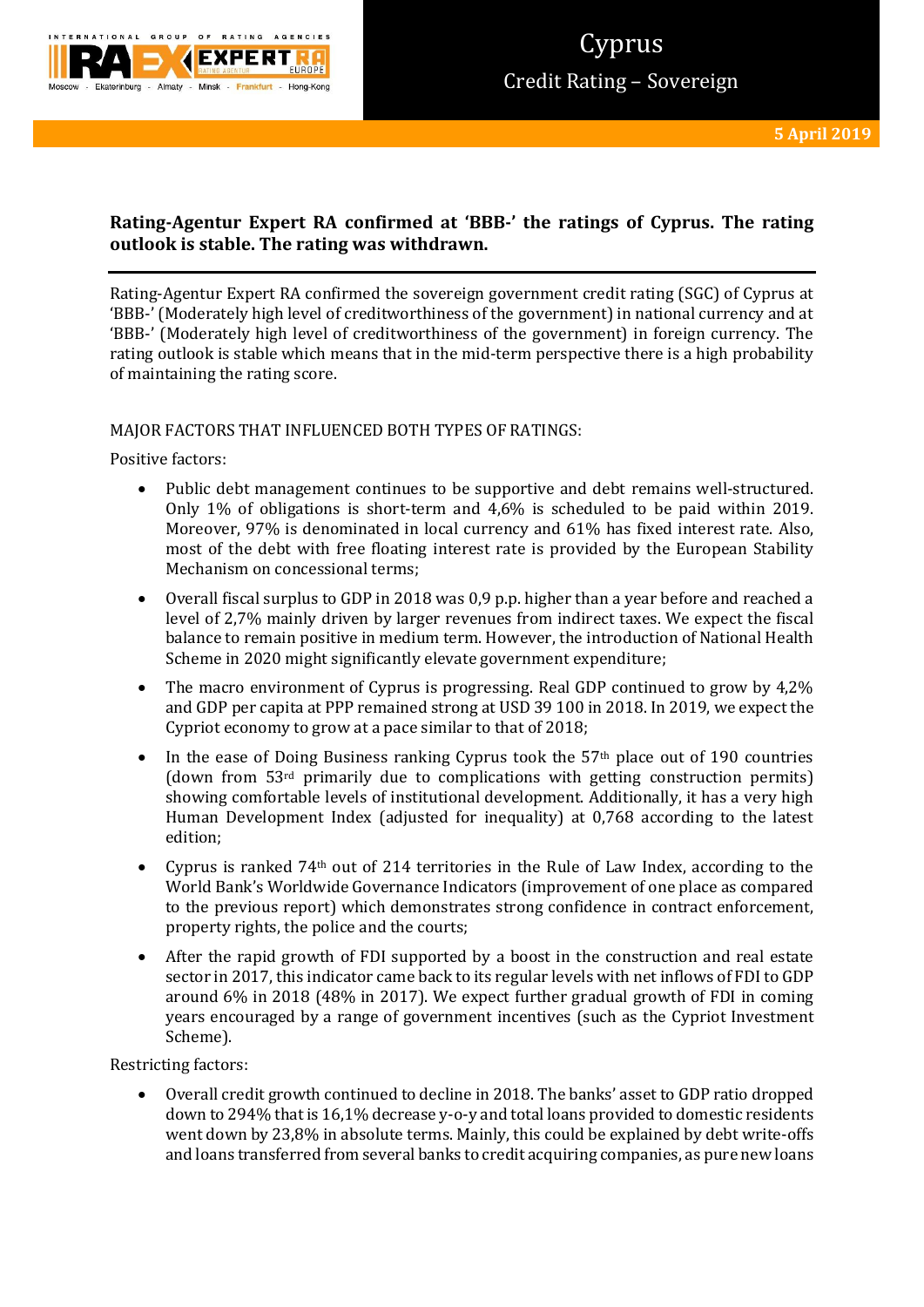

to households only increased slightly by 0,6% y-o-y in 3Q 2018. Nevertheless, credit to economy remains the highest among Cyprus' peers<sup>1</sup>;

- Cyprus' unemployment at the end of 2018 was 8,5% down from 11,1% the previous year. It is the lowest rate recorded since 2013. Moreover, the youth unemployment ratio also decreased by 4,1p.p. down to 20,6% in 4Q 2018 and we expect the number to continue to decline in 2019. On the other hand, the average part time employment for the year remained high at around 12%. Also 8% of total employment is related to construction sector which might be a temporary activity;
- Despite the currently limited effect of the public banking sector on budget sustainability, contingent liability risk remains. Government guarantees slightly decreased by 0,3p.p. to 8,8% of GDP in 2017, but still pose a risk for public finances;
- The Harmonized Index of Consumer Prices (HICP) increased to 2,4% in 2018 mainly pushed by rising food, housing and energy prices, but remained below the average in the Euro area;
- Economic activity continues to be concentrated in tourism and wholesale. At the end of 2018, more than 23% of total GDP was related to retail, accommodation and food services and 10% was linked to real estate activities;
- Cyprus ranked 44th out of 140 countries in the Global Competitiveness Index report, one place lower than in 2017. The main factors constraining the score are limited market size and financial system stability. In addition, the trade balance remained negative at around -1,5% of GDP for 2018;
- Despite government intentions to continue with the privatization program, it remained delayed, postponing real structural reforms and sustainable development. We expect that the Ministry of Finance will resume implementation of privatization plans in the future, as there are ongoing discussions on the corresponding legal framework.

Negative factors:

- Gross government debt increased by 11% in absolute terms by end-2018 reaching more than 106% of GDP and 270% of budget revenues. Such hike is associated with Cyprus Cooperative Bank (CCB) liquidation which included a government provision of around EUR 3,5 bn in form of a bond placed to support the balance sheet of the bank. In 2019, we expect metrics to move backwards into a decreasing trend taking into consideration solid economy growth and robust fiscal performance;
- Cyprus`s banking sector recovery is still constrained by low asset quality illustrated by substantially high NPL to total loans ratio of around 33% at the end of 2018. Despite a significant improvement of the indicator, from 40% a year earlier, primarily driven by around EUR 6 bn of CCB's NPL reclassification, further restructuring measures would be challenging as most of the loans already were restructured at least once. Further decreasing the volume of NPLs would rather depend on the development of payment discipline. At the same time, the capitalization level remains substantial and profitability of banks improved with a positive value of ROA at 0,7% as of 3Q 2018 as compared to - 1,2% for the same period in 2017;
- The stock market remains underdeveloped with only 67 listed companies as of January 2019 (two companies were suspended from the trading in 2018 for not providing information on financial results), and market capitalization dropped down to EUR 1,93 bn in January 2019 (9,7% of GDP) from EUR 2,35 bn for respective period in 2018.

Support factors:

 Participation in a strong currency and political union. Cyprus is part of the European Economic and Monetary Union (EMU) since 2004 (moderately strong support factor);

**<sup>.</sup>** <sup>1</sup>Cyprus peers include the "peripheral Eurozone" countries such as Portugal, Italy, Spain and Greece.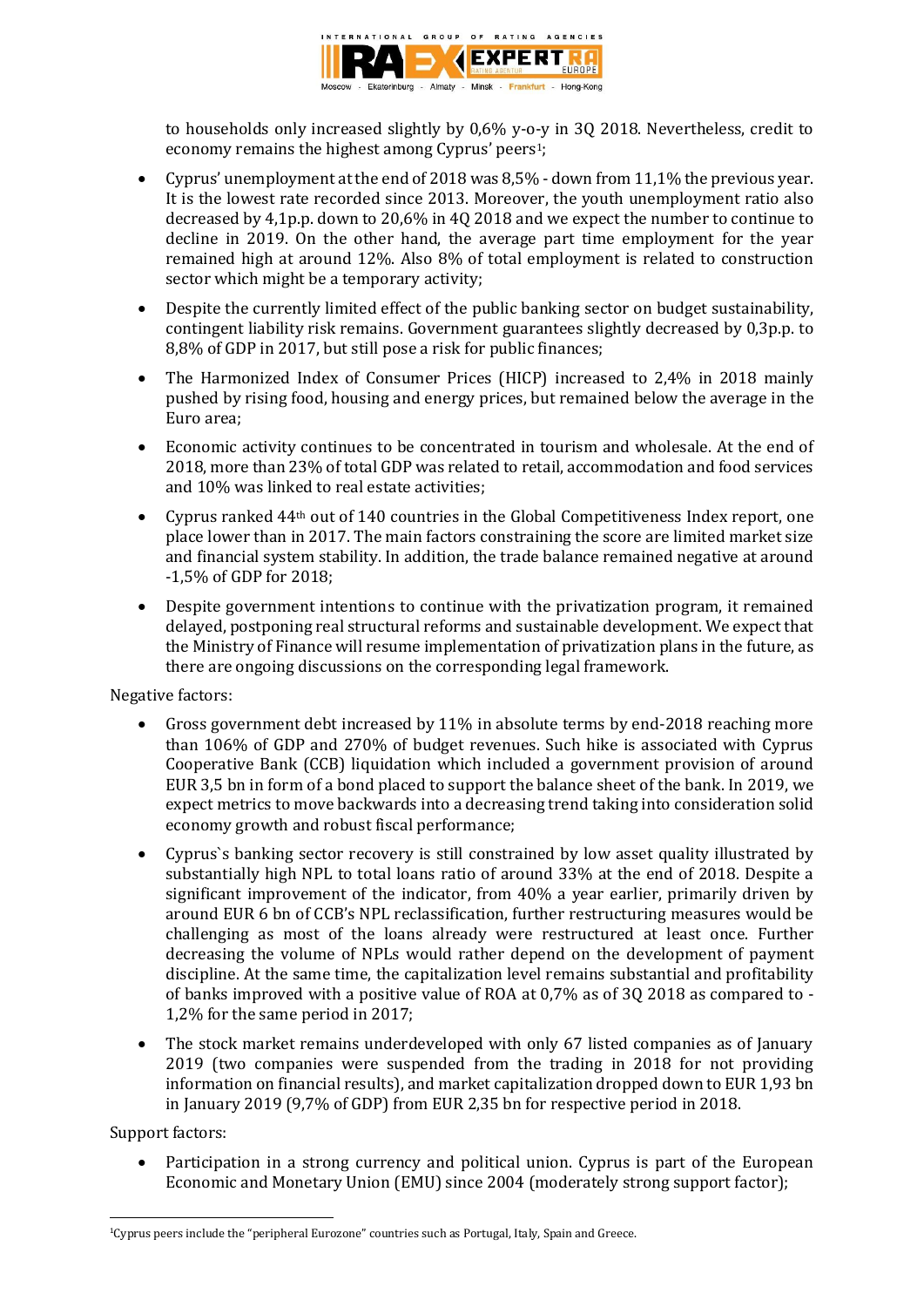

 The country has a very strong and important reserve currency (EUR) (moderately weak support factor).

# SENSITIVITY ASSESSMENT:

The following developments could lead to an upgrade:

- Continued diversification of the economy and improvements of macroeconomic performance;
- Further reduction of the NPL to total loans ratio alongside an overall deleverage of the economy.

The following developments could lead to a downgrade:

Deterioration of the banking system's asset quality.

"The Agency confirmed the ratings of Cyprus at 'BBB-' based on solid economic growth, together with significantly lower share of distressed loans in the banking system and further progress in the fiscal position. Moreover, the unemployment reached its lowest level in five years and continues to constantly decline. Investment attractiveness improved, with positive net FDI flow due to the boost in construction sector. Despite high fiscal costs of the government's intervention in Cyprus Cooperative Bank (CCB), we believe that public debt is well structured and will turn back to a declining path.

However, banks' weak asset quality together with insufficient diversification of the economy are the main downside factors for the creditworthiness of the sovereign."- Clarified Olena Kolokolova, Rating Analyst of Rating-Agentur Expert RA.

Research report on Cyprus is available at:

[https://raexpert.eu/reports/Research\\_report\\_Cyprus\\_05.04.2019.pdf](https://raexpert.eu/reports/Research_report_Cyprus_05.04.2019.pdf)

Next scheduled rating publication: The rating was withdrawn. The full sovereign rating calendar can be found at [Sovereign Rating Calendar 2019](https://raexpert.eu/sovereign/#conf-tab-5)

For further information contact:

Responsible expert: Olena Kolokolova, Rating Analyst of Rating-Agentur Expert RA +49 (69) 3085-45-00, ext. 1216 E-mail: k[olokolova@raexpert.eu](mailto:kolokolova@raexpert.eu)

Reviewer: Vladimir Gorchakov, Associate Director of Rating-Agentur Expert RA +49 (69) 3085-45-00, ext. 1211 E-mail[: gorchakov@raexpert.eu](mailto:gorchakov@raexpert.eu)

# **Rating-Agentur Expert RA GmbH**

Walter-Kolb-Strasse 9-11, 60594 Frankfurt am Main, Germany +49 (69) 3085-45-00 E-mail[: info@raexpert.eu](mailto:info@raexpert.eu) [www.raexpert.eu](http://raexpert.eu/)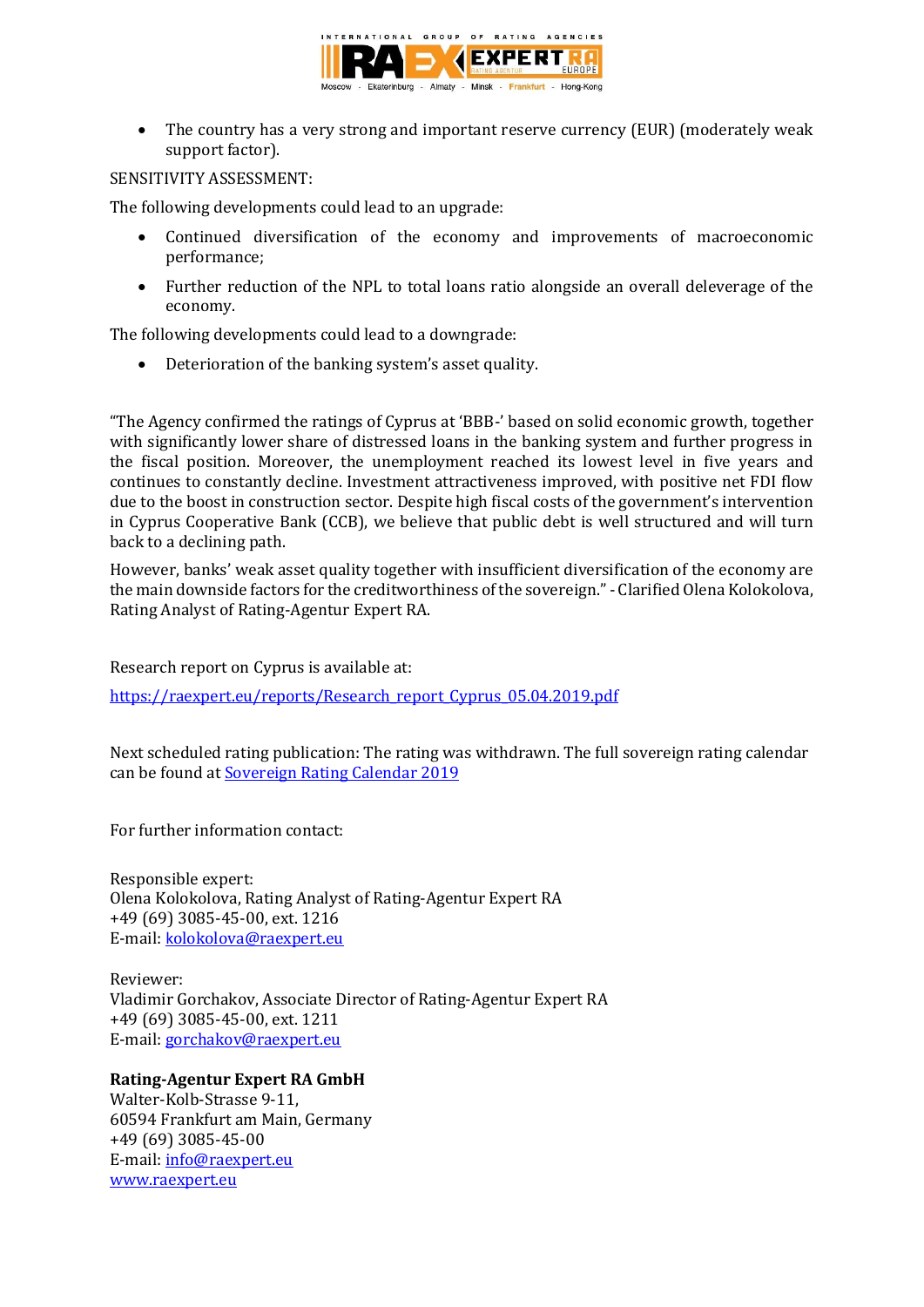

# RATING HISTORY:

|             |                                                                    | <b>SGC</b>      |           | <b>Outlook</b>  |           |
|-------------|--------------------------------------------------------------------|-----------------|-----------|-----------------|-----------|
| <b>Date</b> | <b>Review reason</b>                                               | <b>National</b> | Foreign   | <b>National</b> | Foreign   |
|             |                                                                    | currency        | currency  | currency        | currency  |
| 05.10.2018  | Scheduled review<br>of both types of<br>ratings for the<br>country | BBB-            | BBB-      | Stable          | Stable    |
| 06.04.2018  | Scheduled review<br>of both types of<br>ratings for the<br>country | $BB+$           | $BB+$     | <b>NA</b>       | <b>NA</b> |
| 06.10.2017  | Scheduled review<br>of both types of<br>ratings for the<br>country | $BB+$           | $BB+$     | NA              | <b>NA</b> |
| 07.04.2017  | Scheduled review<br>of both types of<br>ratings for the<br>country | <b>BB</b>       | <b>BB</b> | <b>NA</b>       | <b>NA</b> |
| 14.10.2016  | Scheduled review<br>of both types of<br>ratings for the<br>country | <b>BB</b>       | <b>BB</b> | NA              | <b>NA</b> |
| 22.04.2016  | First assignment<br>of both types of<br>ratings for the<br>country | BB-             | BB-       | <b>NA</b>       | <b>NA</b> |